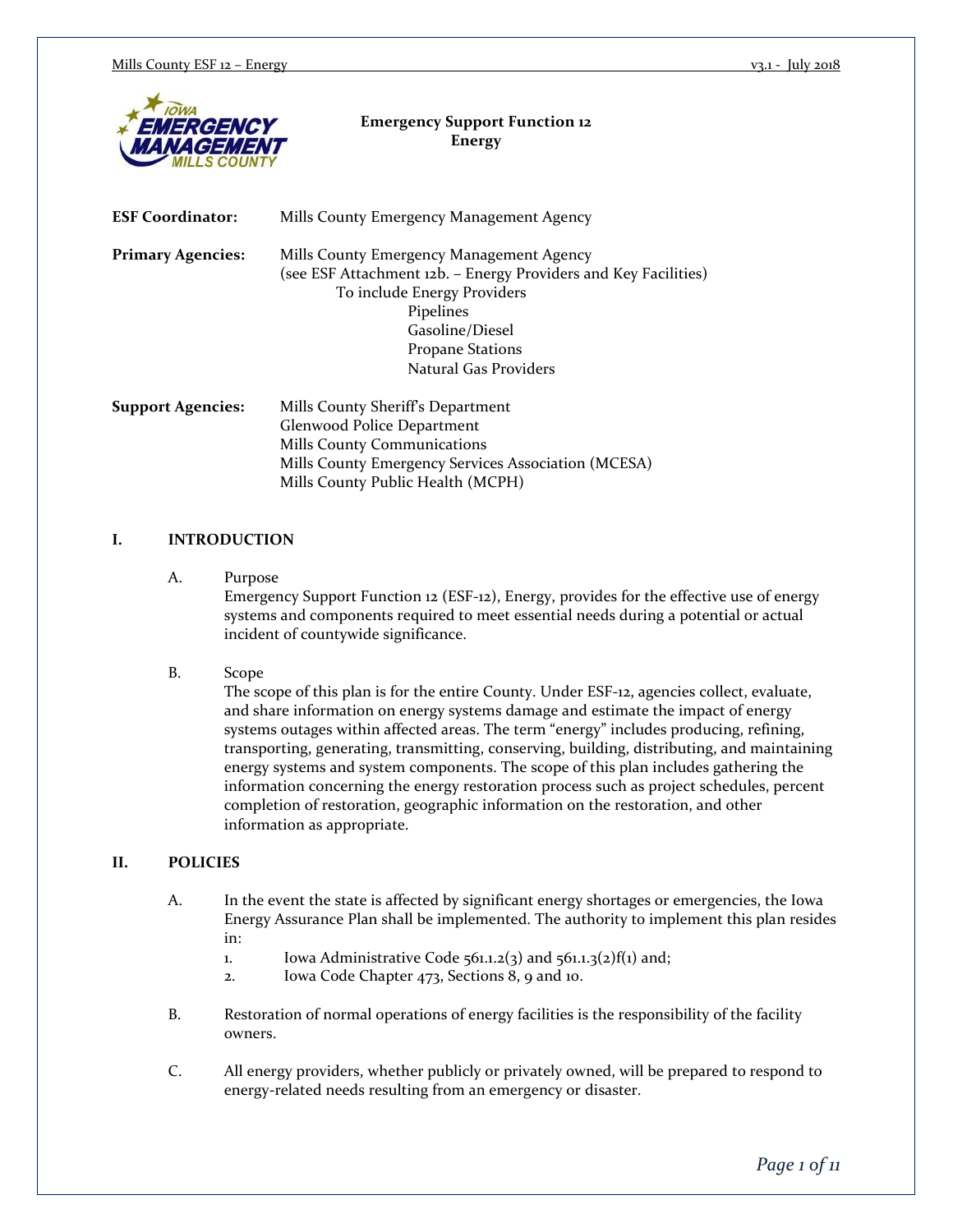- D. Primary agencies should develop lists of energy-related critical asset infrastructure. These lists are maintained and continuously monitored to identify and mitigate vulnerabilities to energy facilities. Support agencies should develop lists of critical infrastructure that would be negatively impacted in an energy emergency and any measures that have or could be taken to mitigate the impact.
- E. Primary and support agencies should ensure that a Continuity of Operations Plan (COOP) is in place to maintain essential services.
- F. Agencies should train personnel in plans, procedures and appropriate level National Incident Management System (NIMS)/Incident Command System (ICS).
- G. All primary and supporting agencies should maintain a list of essential personnel to be the liaison at the Mills County EOC.
- H. Primary and support agencies may provide a liaison to the Mills County EOC when activated.

## **III. CONCEPT OF OPERATIONS**

- A. General
	- 1. Disruptions in energy supplies are typically caused by physical disruption of energy transmission and distribution systems, or the unexpected operational failure of such systems.
	- 2. Responding to energy and petroleum shortages or disruptions and their effects is necessary for preservation of the public health, safety, and general welfare of the county's residents, workers, and visitors. Activities during an energy emergency could include but are not limited to:
		- a. Assess fuel and electric power damage.
		- b. Assess energy supply and demand.
		- c. Assess the requirements for restoration.
		- d. Coordinate with electric utilities and the petroleum and natural gas industries to identify requirements to repair energy systems. The Mills County EOC will provide supporting resources when available.
		- e. The Mills County EOC will identify priorities and the primary agencies will establish priorities to repair damaged energy systems and communicate that information with the Mills County EOC.
		- f. Coordinate temporary, alternate, or interim sources of energy, fuel and power when necessary.
		- g. Obtain current information regarding damages to energy supply and distribution systems.
- B. Organization
	- 1. Emergency Management will engage public and private electric generation and service providers to form the ESF 12 Working Group who will establish a common plan and network in order to meet the objectives of this support function.
	- 2. Pipeline operations as well as end-user fuel distributorships are also a vital energy delivery system which could impact the county. Such providers will also be included in the ESF Working Group.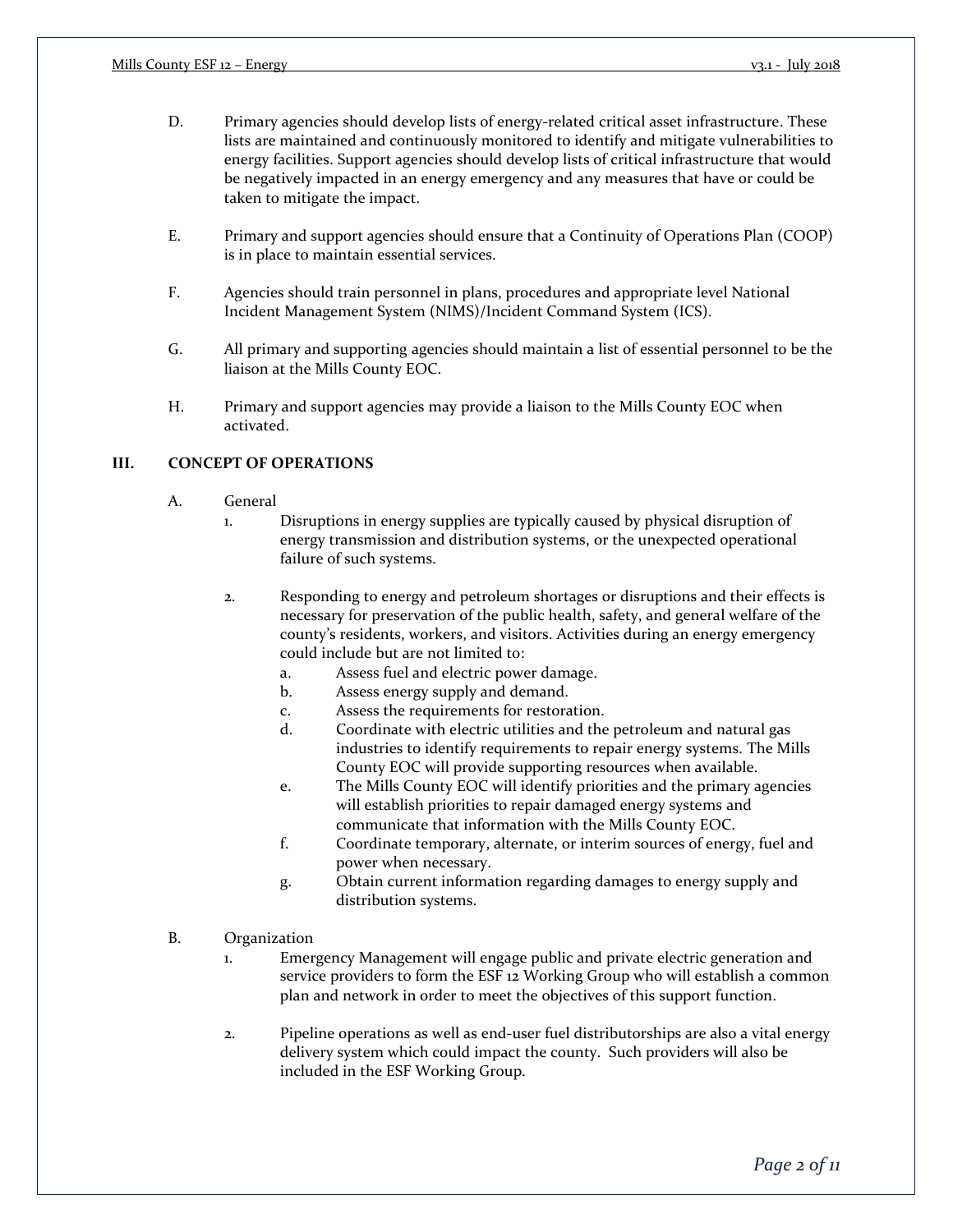#### C. Procedures

1. To the maximum extent possible, energy providers will continue to provide services through their traditional means and mutual aid agreements.

- 2. The EOC and the energy provider liaisons will develop a clear message for the Public Information Officer (PIO) regarding energy/fuel supply status and restoration.
- 3. In events of countywide significance, energy providers should compile damage assessment reports and transmit them to the Mills County EOC through their liaison. These assessments will be utilized for emergency response and public protection planning as well as being forwarded to the Iowa Homeland Security and Emergency Management Division (HSEMD).
- 4. All primary and support agencies may conduct inspections of their infrastructure. Support agencies will assemble reports of infrastructure damage/impact and recommend priorities to the Mills County EOC leadership. The Mills County EOC staff will prioritize the needs and recommend restoration priorities to the primary agencies.
- D. Phases of Emergency Management
	- 1. Mitigation and Preparedness Activities
		- a. Coordinate with local jurisdictions to develop reasonable supplemental energy utility resource plans.
		- b. Develop, maintain and exercise operating procedures for response to an emergency or disaster.
		- c. Maintain up-to-date records and contact information of points of contact representing each company involved in the energy sector in the County.

#### 2. Response and Recovery Activities

- a. Coordinate response and recovery actions through the Mills County EOC.
- b. Provide information concerning energy resources to the Mills County EOC.
- c. To the extent possible, determine priorities among users if adequate energy supplies are not available to meet all essential needs.
- d. Assist in the administration of the energy allocation program in accordance with the governor's emergency powers.
- e. Compile and maintain updated damage and operational capability reports.
- f. Follow in-house procedures for the repair and restoration of transmission lines, pipelines, etc. to return service to normal.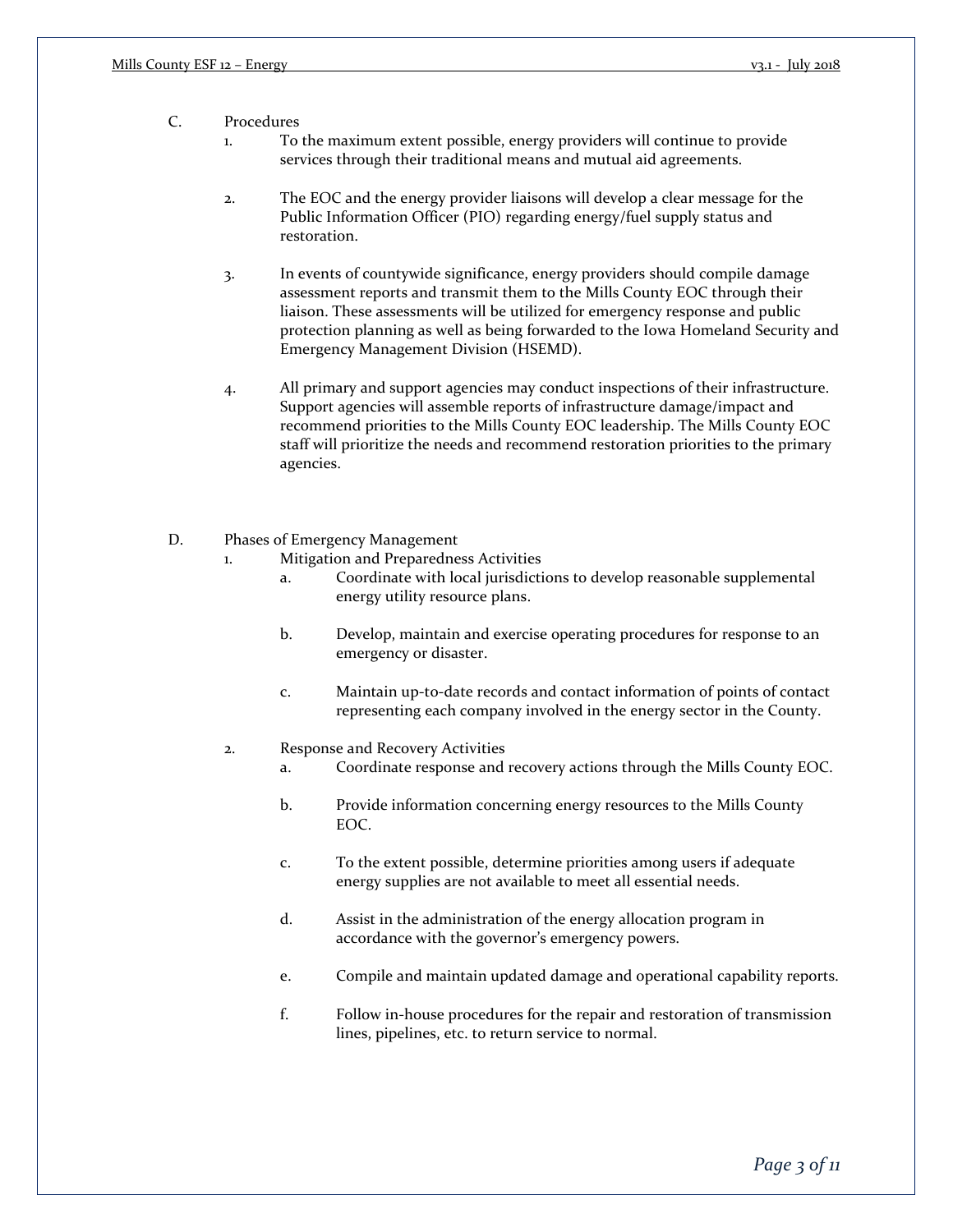## **IV. RESPONSIBILITIES**

- A. General
	- 1. Emergency operations will follow the principles of NIMS/ICS.
	- 2. Primary and support agencies should provide accurate and timely status updates to the EOC.
	- 3. Perform life safety and property preservation operations when requested.
	- 4. Provide resources and expertise as requested by the Mills County EOC.
	- 5. Critical personnel and supporting agencies should be trained in their role in the event of an emergency or disaster.
	- 6. Primary and support agencies will endeavor to provide accurate and timely emergency public information as coordinated through the Mills County EOC.
- B. Primary Agencies
	- 1. Primary agencies should identify critical personnel and responsibilities, appropriate emergency notification procedures, and alternate work locations.
	- 2. Assess infrastructure damage, supply adequacy and market situation. Identify restoration priorities to the Director of the Mills County EOC.
	- 3. Coordinate and allocate emergency energy resources with utilization of local resources as the first priority.
	- 4. Confirm initial notification is sent out, via EMA (CodeRED), Radio (FM/AM), and NWS (Emergency Alert System).

#### B. Support Agencies

- 1. Support agencies should identify critically impacted infrastructure and alternatives.
- 2. Assess infrastructure damage. Identify restoration requirements and priorities to the Director of the EOC.

#### **V. ATTACHMENTS**

| ESF Attachment 12.1 | <b>Emergency Response Checklist</b>                      |
|---------------------|----------------------------------------------------------|
| ESF Attachment 12.2 | Energy Providers / Facilities                            |
| ESF Attachment 12.3 | Critical Facilities with priority electrical restoration |
| ESF Attachment 12.4 | Electric Service Provider Map                            |
| ESF Attachment 12.5 | Iowa Pipeline Association Contact Information            |
| ESF Attachment 12.6 | Pipeline Map                                             |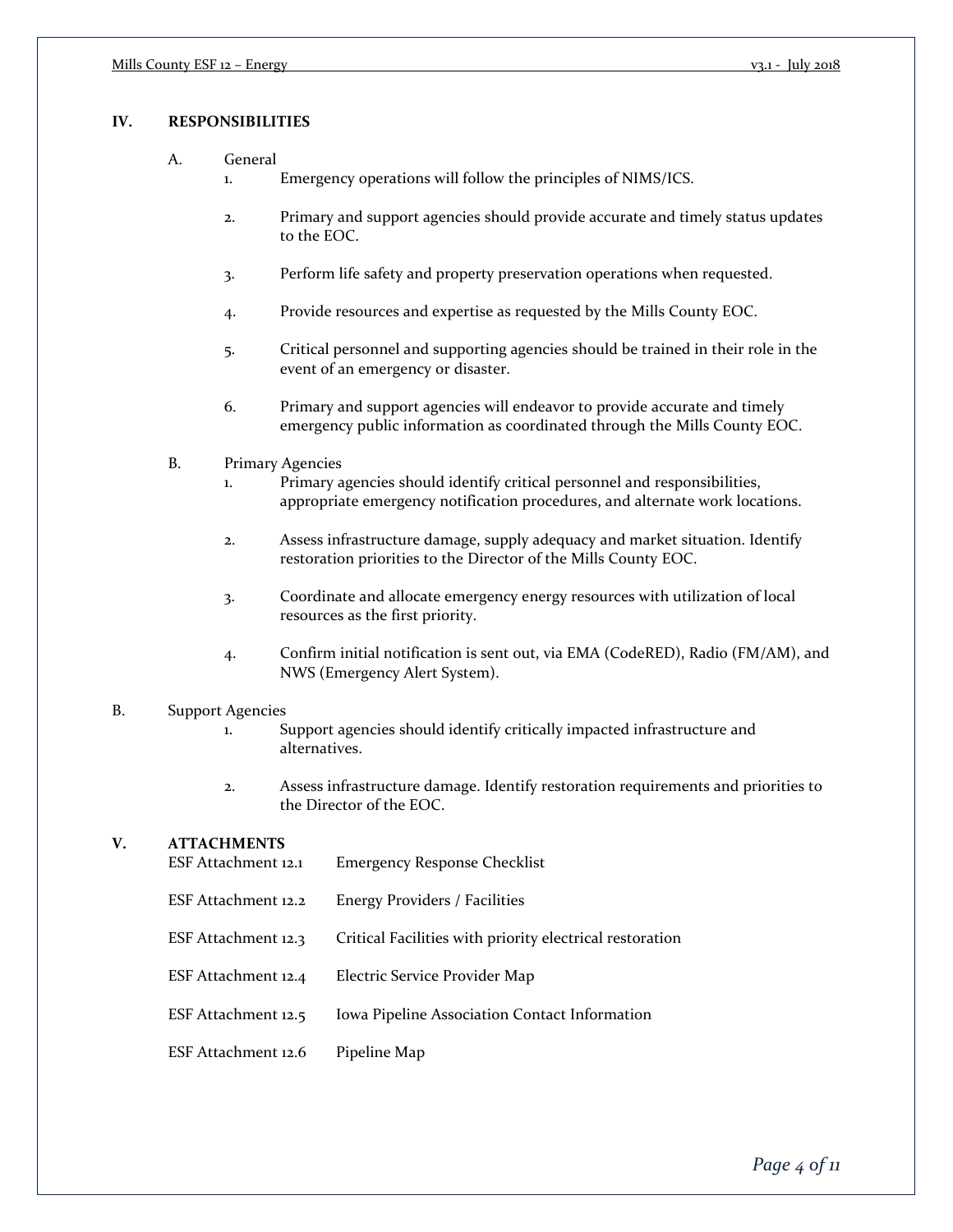### **ESF Attachment 12.1 Emergency Response Checklist – Energy**

| <b>Emergency Response Checklist - Energy</b>                                                                                    |                                                                                                                                                                                                                                                                                                                                                                                                                                          |  |  |  |
|---------------------------------------------------------------------------------------------------------------------------------|------------------------------------------------------------------------------------------------------------------------------------------------------------------------------------------------------------------------------------------------------------------------------------------------------------------------------------------------------------------------------------------------------------------------------------------|--|--|--|
| <b>Emergency Management Phase</b>                                                                                               | <b>Actions</b>                                                                                                                                                                                                                                                                                                                                                                                                                           |  |  |  |
| <b>Mitigation</b><br>Activities designed to prevent or<br>lessen the effects of a hazard.                                       | Based on known hazards, identify and correct<br>vulnerabilities in the energy and utilities function.<br>Implement a public awareness campaign regarding<br>energy and utilities safety in emergencies.                                                                                                                                                                                                                                  |  |  |  |
| <b>Preparedness</b><br>Activities designed to improve<br>Readiness capabilities.                                                | Maintain this ESF as well as supporting operating<br>procedures and guidelines.<br>Ensure personnel receive emergency operations training.<br>Develop guides and checklists to support emergency<br>energy and utilities operations.<br>Ensure emergency call-up and resource lists are current.<br>Ensure the availability of necessary equipment to support<br>energy and utilities activities.<br>Participate in emergency exercises. |  |  |  |
| <b>Response</b><br>Activities designed to save lives, protect property<br>and contain the effects of an event.                  | Deploy trained individuals to the EOC.<br>Alert or activate off-duty and auxiliary personnel as<br>required by the emergency.<br>Coordinate activities with other responding agencies.<br>Conduct specific response actions as dictated by the<br>situation.                                                                                                                                                                             |  |  |  |
| <b>Recovery</b><br>Activities designed to ensure continued<br>public safety and return the community<br>to pre-disaster levels. | Continue all activities in coordination with the EOC based<br>on the requirements of the incident.<br>Support restoration activities.<br>Replenish supplies and repair damaged equipment.<br>Participate in after-action briefings and develop after-<br>action reports.<br>Make necessary changes in this ESF and<br>supporting plans and procedures.                                                                                   |  |  |  |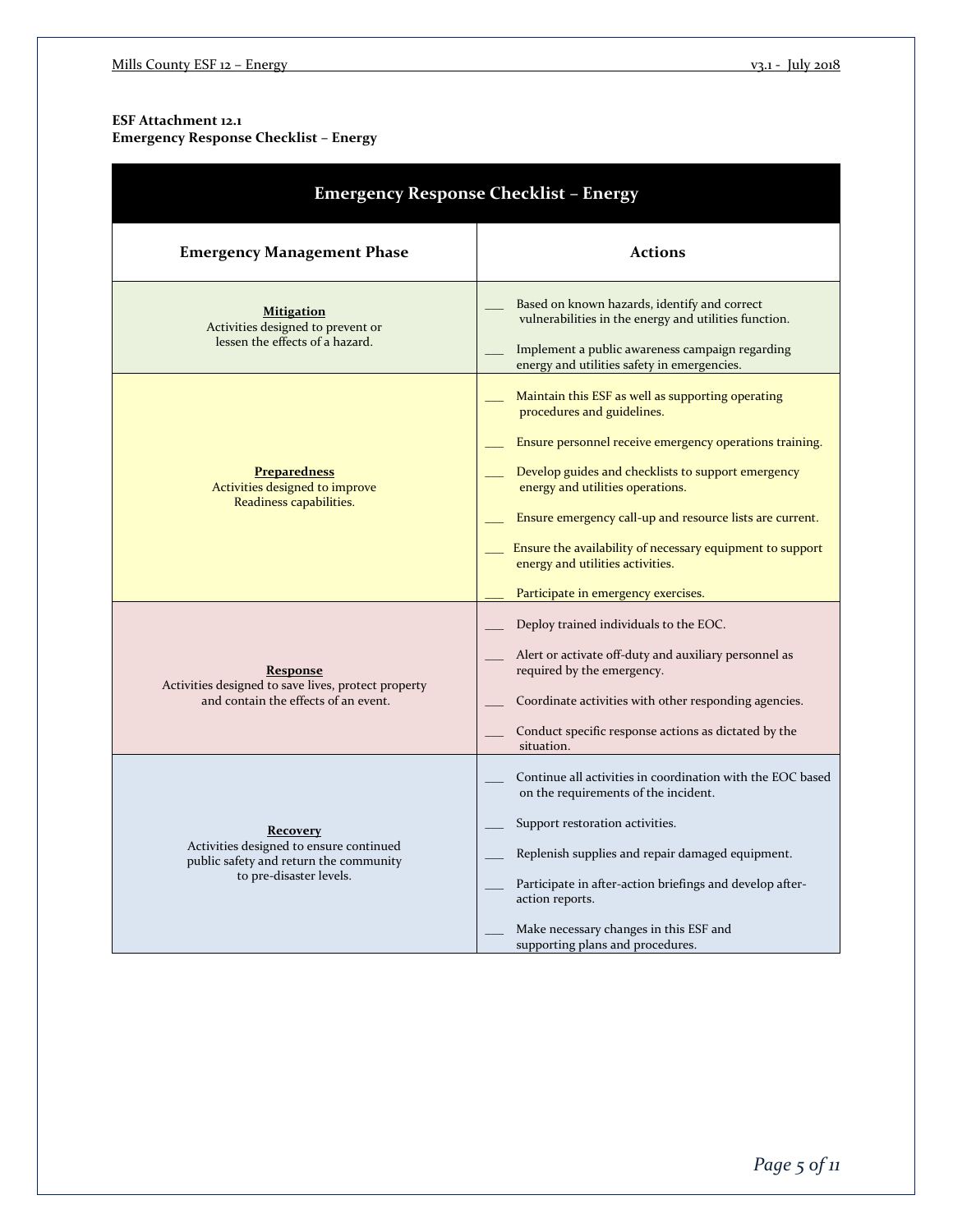#### **ESF Attachment 12.2 Energy Providers and Key Facilities**

| <b>Jurisdiction</b> | <b>Electric</b>              | Gas                   | <b>Telephone</b>                   | Cable                           | Water                                                     | <b>Solid</b><br>Waste        |
|---------------------|------------------------------|-----------------------|------------------------------------|---------------------------------|-----------------------------------------------------------|------------------------------|
| Emerson             | MidAmerican                  | MidAmerican           | CenturyLink                        | Interstate                      | City of                                                   | Individual                   |
|                     | Energy                       | Energy                |                                    | Communications                  | Emerson*                                                  | contracts                    |
| Glenwood            | <b>MidAmerican</b><br>Energy | Aquila                | CenturyLink                        | Mediacom                        | Glenwood<br>Municipal<br><b>Utilities</b><br><b>Board</b> | Individual<br>contracts      |
| Hastings            | MidAmerican<br>Energy        | MidAmerican<br>Energy | CenturyLink                        | Available<br>through satellite  | City of<br>Hastings*                                      | Individual<br>contracts      |
| Henderson           | MidAmerican<br>Energy        | MidAmerican<br>Energy | CenturyLink                        | Available<br>through satellite  | City of<br>Henderson*                                     | Konfrst<br>Waste<br>Disposal |
| Malvern             | MidAmerican<br>Energy        | MidAmerican<br>Energy | CenturyLink                        | Western Iowa<br><b>Networks</b> | City of<br>Malvern*                                       | Individual<br>contracts      |
| Pacific<br>Junction | MidAmerican<br>Energy        | MidAmerican<br>Energy | Western<br>lowa<br><b>Networks</b> | Available<br>through satellite  | Glenwood<br>Municipal<br><b>Utilities</b><br><b>Board</b> | Individual<br>contracts      |
| Silver City         | MidAmerican<br>Energy        | MidAmerican<br>Energy | CenturyLink                        | Interstate<br>Communications    | City of<br>Silver City*                                   | Individual<br>contracts      |

**\*Contracts with People Service, Inc.**

# **Pipelines:**

Black Hills Energy (Natural Gas) 1701 48th St. Ste. 260 West Des Moines, IA. 50266 24 Hr: (800) 698-8989 Web site: www.blackhillsenergy.com or www.blackhillscorp.com E-Mail: [custserv@blackhillscorp.com](mailto:custserv@blackhillscorp.com)

BP Pipelines (North America), Inc. 8230 Whitcomb St. Merrillville, IN 46410 Phone: 1-219-472-2357 Web site: [www.bppipelines.com](http://www.bppipelines.com/)

Buckeye Partners, L.P. (Diesel Fuel, Gasoline) One Greenway Plaza – Ste 600 Houston, Texas 77046 24 Hr: (800) 331-4115 Web site: [http://www.buckeye.com](http://www.buckeye.com/)

Kinder Morgan (Natural Gas) 500 Dallas St., Suite 1000, Houston, TX 77002 24 Hr: (800) 733-2890 Phone: 1-888-844-5658 Web site: [www.kindermorgan.com](http://www.kindermorgan.com/) MidAmerican Energy Company (Natural Gas / Electricity) PO Box 657 Des Moines, IA 50306-0657 Phone: 800-432-9141 Website: [www.midamericanenergy.com](http://www.midamericanenergy.com/)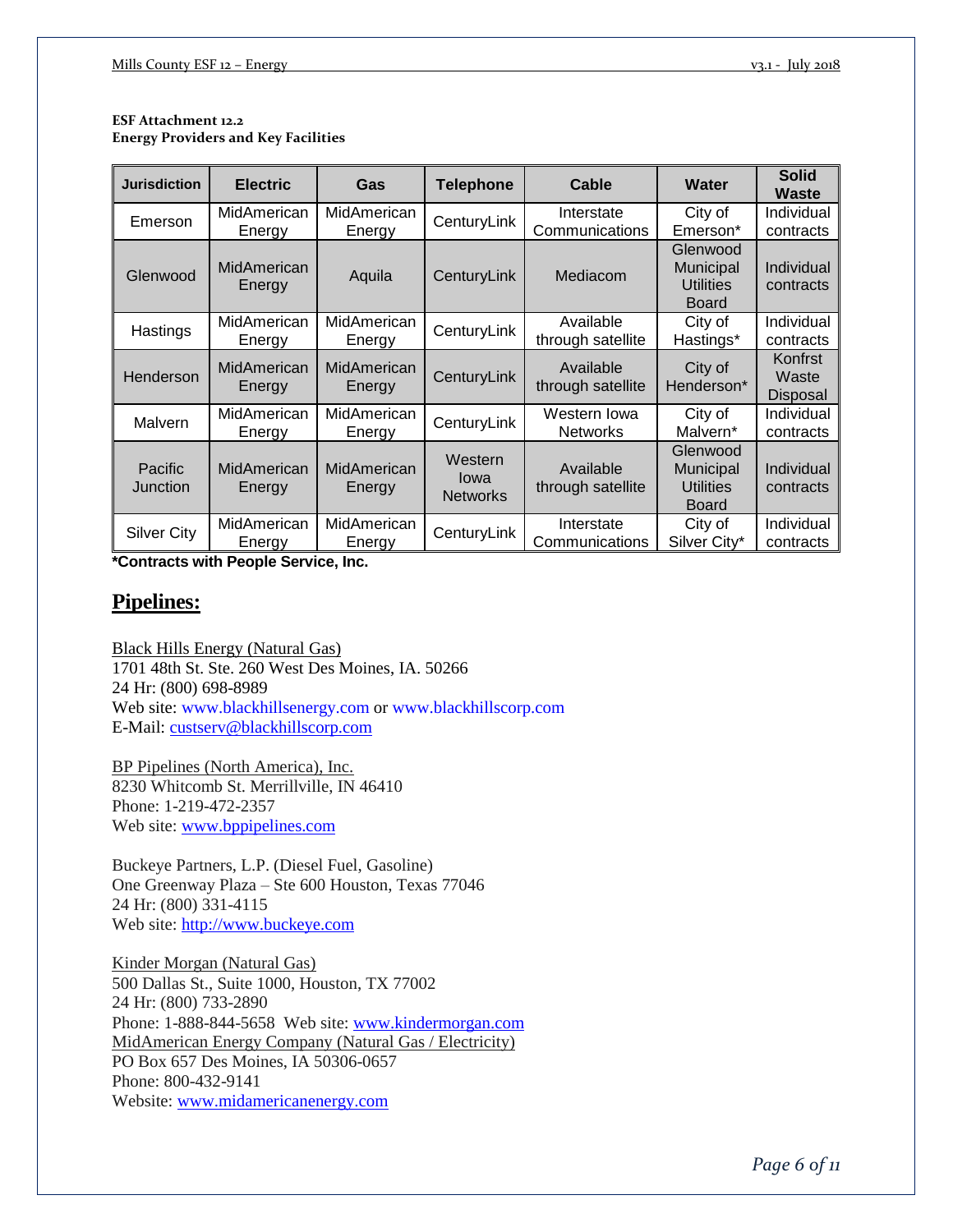National Cooperative Refinery Association NCRA (Gasoline, Fuel Oil, Diesel) 2000 S. Main, PO Box 1404, McPherson, Kansas 67460-1404 24 Hr: (888) 367-6671 Phone: 620-241-2340 Web site: [www.ncra.coop](http://www.ncra.coop/)

Northern Natural Gas Company (Natural Gas) 1111 South 103rd Street Omaha, NE 68124 Web site: [www.northernnaturalgas.com](http://www.northernnaturalgas.com/)

Oneok North System, L.L.C. (Refined Motor Fuels, Ethanol, Propane, ISO-Butanes, Natural Gas) P.O. Box 29 Meford, OK 73759 24 Hr: (888) 888-5658 Web site: [www.oneokpartners.com](http://www.oneokpartners.com/)

# **Electrical Service Providers:**

MidAmerican Energy Company PO Box 657 Des Moines, IA 50306-0657 Phone: 800-432-9141 Website: [www.midamericanenergy.com](http://www.midamericanenergy.com/)

REC – Emerson Area\* 415 Broad Ave. Stanton, Iowa 51573 Phone: 888-591-1260

\*REC works with CIPCO – see info below CIPCO (Central Iowa Cooperative) (Electricity) PO Box 2517 Cedar Rapids, Iowa 52406 24 Hr: (866) 782-5518 Phone: (319) 366-8011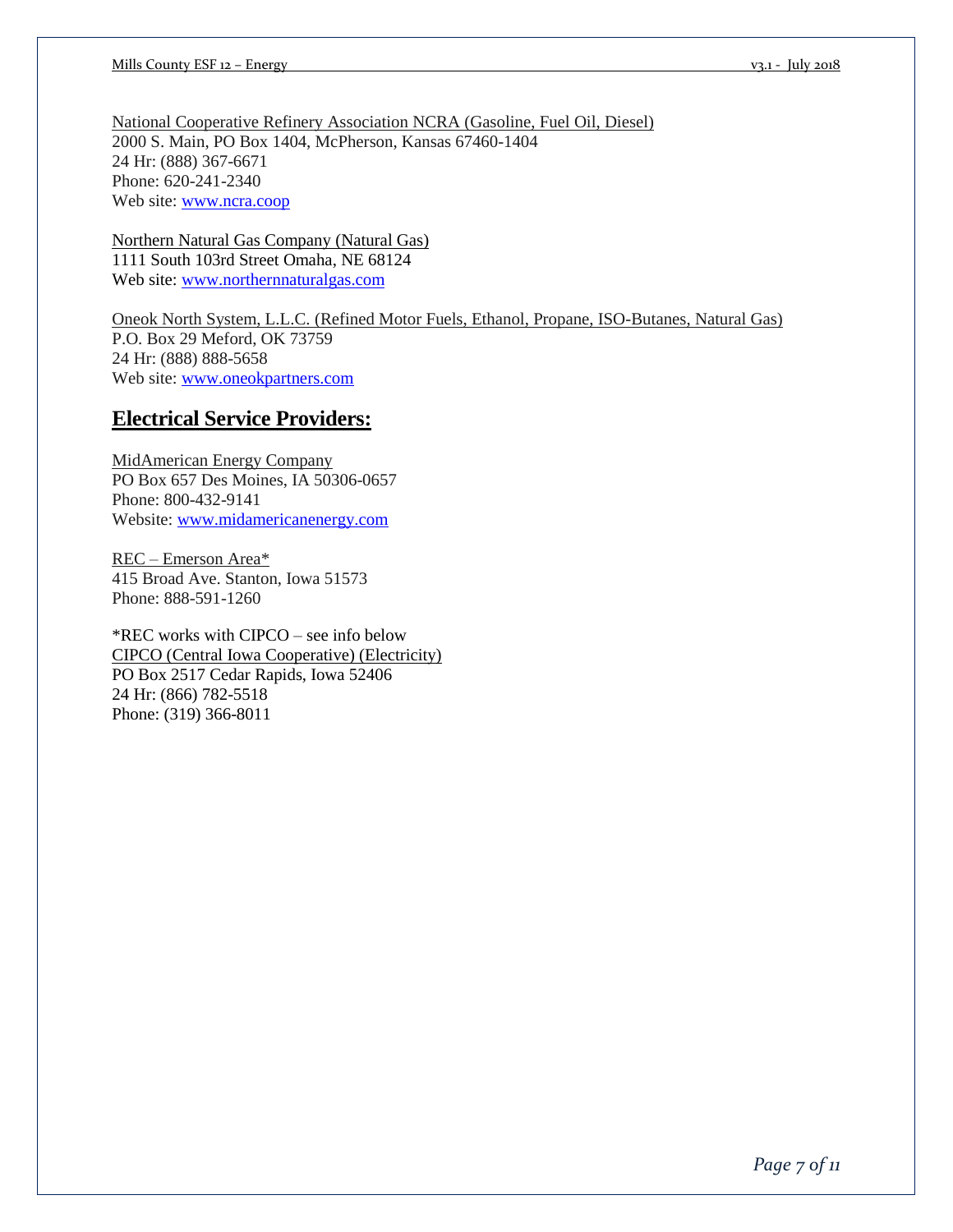**ESF Attachment 12.3 Critical Facilities – Priority Electrical Restoration**

# **Water /Sewer Departments:**

| Glenwood Water            | 21482 Kane Avenue          | Dale Marshall       |
|---------------------------|----------------------------|---------------------|
| <b>Treatment Facility</b> | Pacific Junction, IA 51561 | H: (712) 527-5892   |
| $(712)$ 527-4941          |                            | W: (712) 527-4868   |
|                           |                            | $C: (402)$ 658-0571 |
| Glenwood Waste Water      | 60506 Kesterson Road       | Dale Marshall       |
| <b>Treatment Plant</b>    | Glenwood, IA 51534         | H: $(712)$ 527-5892 |
| $(712)$ 527-4621          |                            | W: (712) 527-4868   |
|                           |                            | $C: (402)$ 658-0571 |

People Service (402) 344-4800 – Omaha Office (888) 861-1921 – 24 Hr Contact [www.peopleservice.com](http://www.peopleservice.com/)

# **Extended Care Facilities:**

| Manor Of Malvern                                            | 903 2nd Avenue             |
|-------------------------------------------------------------|----------------------------|
| 712-624-8661                                                | Malvern, IA 51551          |
| Glen Haven Home                                             | 6th Street                 |
| 712-527-3101                                                | Glenwood, IA 51534         |
| Glenwood Resource Center 711 S. Vine Street<br>712-527-4811 | Glenwood, IA 51534         |
| On With Life Rehab                                          | 722 Orchard Street Ste 100 |
| 712-527-2294                                                | Glenwood, IA 51534         |
| Linnwood Estates                                            | 700 N. Linn Street         |
| 712-527-1035                                                | Glenwood, IA 51534         |
| Park Place                                                  | 114 Green Street           |
| 712-527-4841                                                | Glenwood, IA 51534         |

# **Phone Offices / Switchboxes:**

| CenturyLink / Qwest Communications<br>Glenwood<br>$(612)$ 798-2424 | 206 North Walnut Street<br>Glenwood, IA 51534 | <b>ENV</b> Center/Unicall<br>$(800)$ 201-7033<br>$(866) 864 - 2255$ |
|--------------------------------------------------------------------|-----------------------------------------------|---------------------------------------------------------------------|
| CenturyLink / Qwest Communications<br>Malvern<br>$(612)$ 798-2424  | 506 East 5th Street<br>Malvern, IA 51551      | <b>ENV</b> Center/Unicall<br>$(800)$ 201-7033<br>$(866) 864 - 2255$ |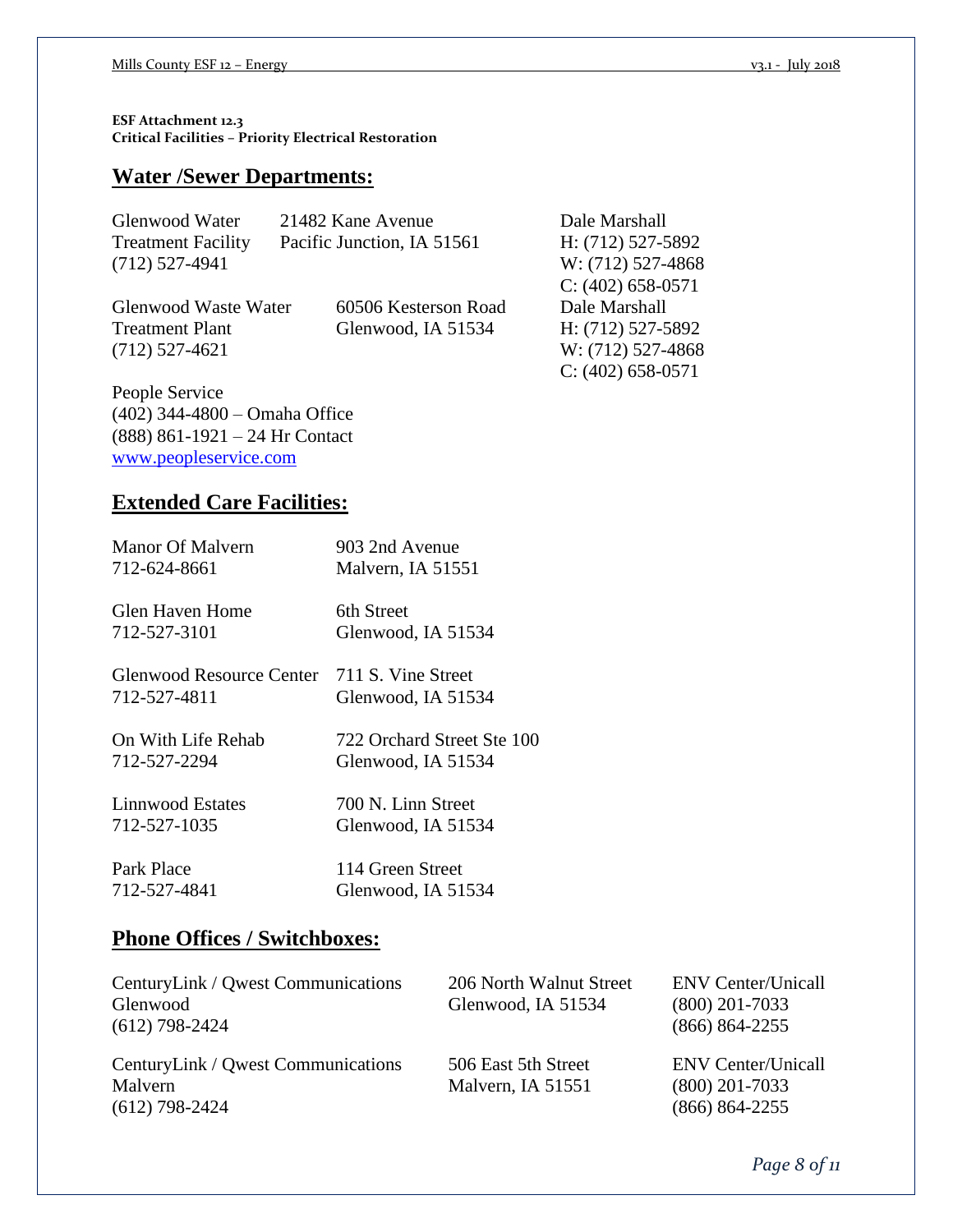**ESF Attachment 12.4 Electric Service Provider Map**



*Page 9 of 11*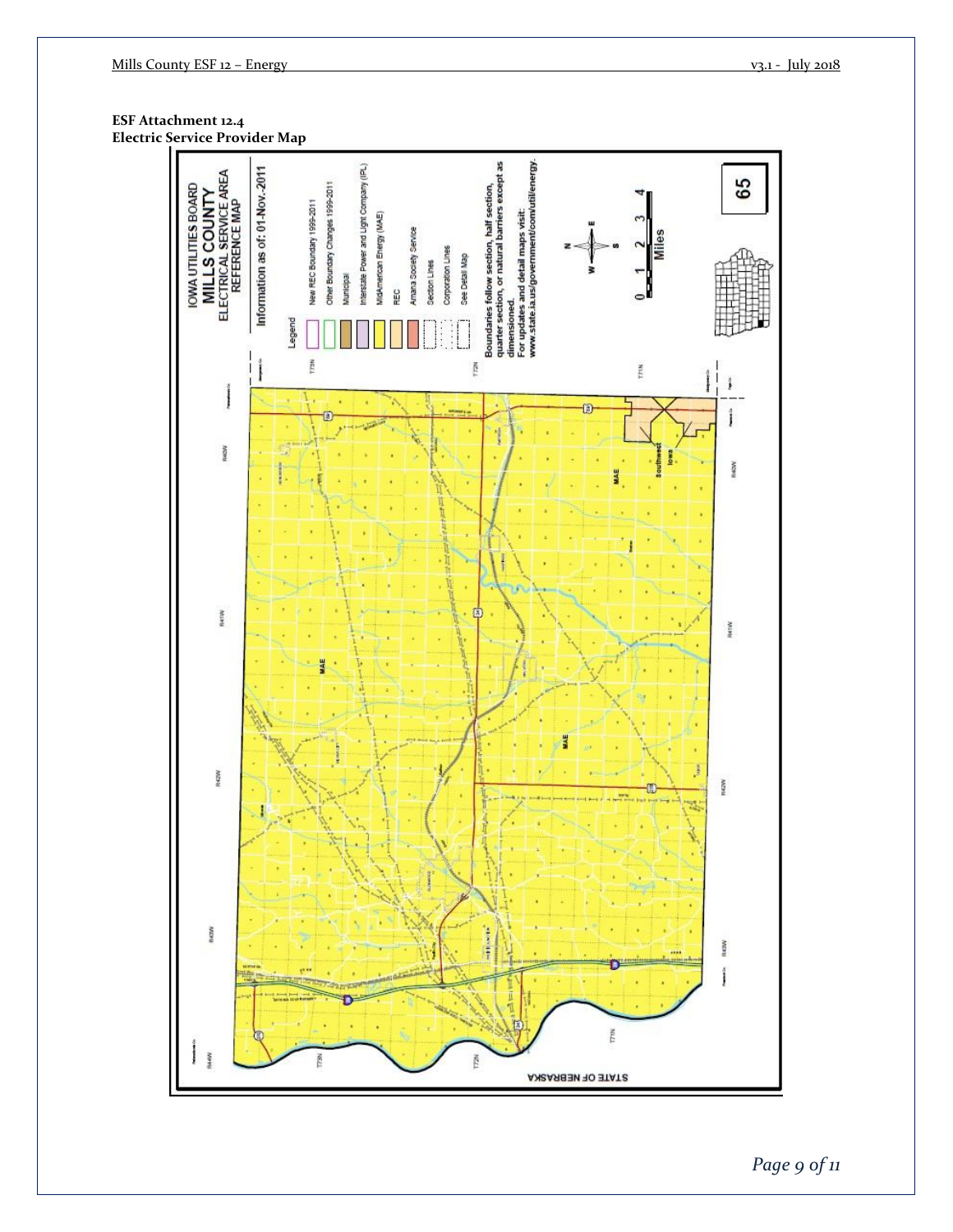**ESF Attachment 12.5 Iowa Pipeline Association Contact Information**



**Iowa Pipeline Association Phone: 1-888-860-8388 www.iowapipelinesafety.com**